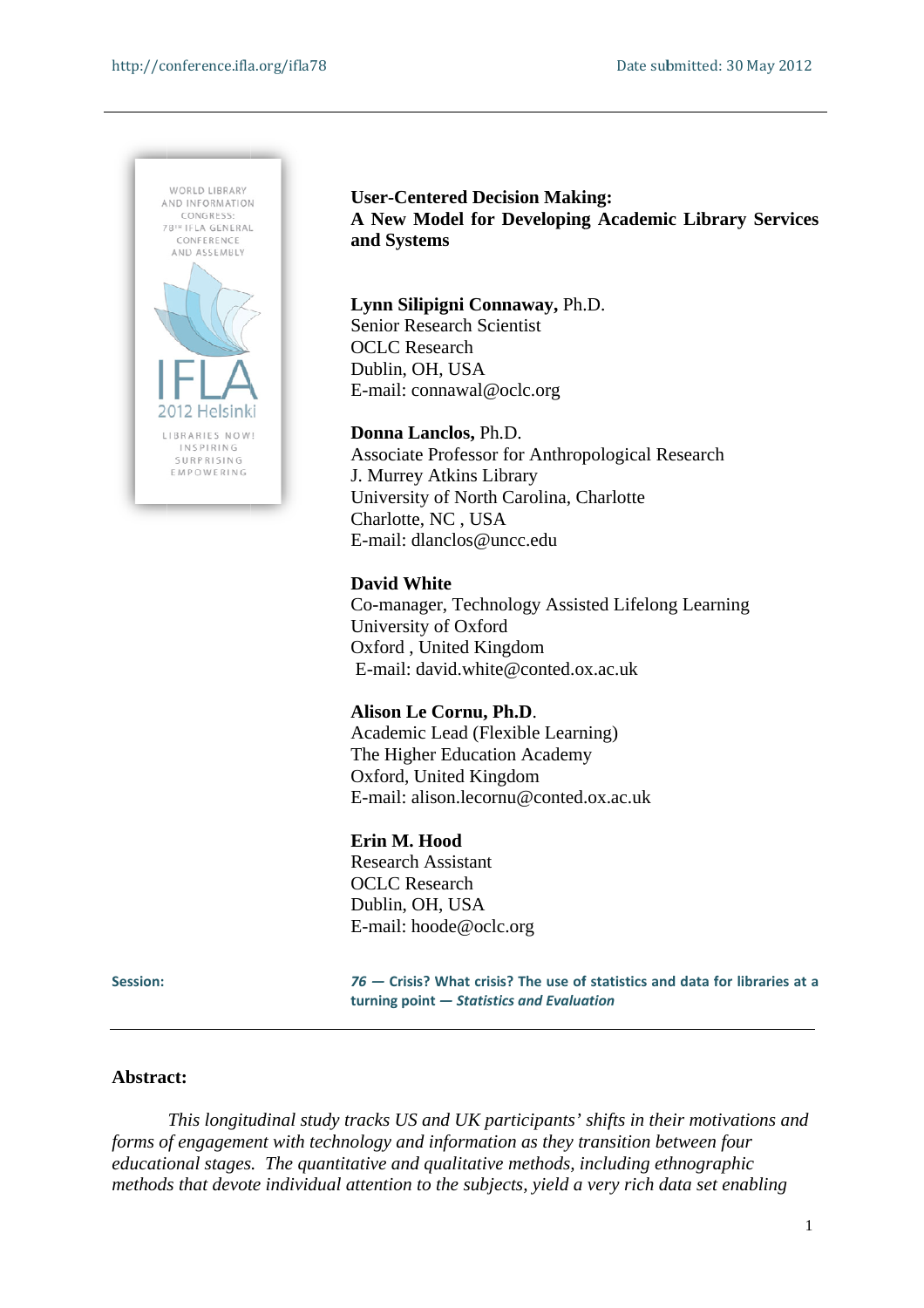*multiple methods of analysis. Instead of reporting general information-seeking habits and technology use, this study explores how the subjects get their information based on the context and situation of their needs during an extended period of time, identifying if and how their behaviors change.* 

## **1. Introduction**

There are many different ways to engage in the information environment making physical and digital libraries one of many options available to the information seeker. Library resources often are not the first choice of the academic community, who often choose the more convenient, easier to use open-access sources (Beetham, McGill, and Littlejohn 2009; Centre for Information Behaviour and the Evaluation of Research [CIBER] 2008; Connaway and Dickey 2010; Warwick, Galina, Terras, Huntington, and Pappa 2008). This could be attributed to the fact that resources used to be scarce, making attention abundant. However, attention currently is scarce because resources are abundant (Dempsey 2009, 2010). This means that "library users now have many opportunities to meet their information needs, and they have many demands on their attention. No single site is the sole focus of attention and convenience is important" (Dempsey 2010).

Connaway, Dickey, and Radford (2011) identified convenience as the number one factor for individuals selecting a service or system to find information. To make it more difficult, convenience is often determined by the situation and context of the specific information need.

 In order to develop library systems and services that will meet the varied needs and situations of today's information seekers, it is necessary to identify how, why, and under what circumstances individuals use the various available systems and services.

### **2. Objectives and Research Questions**

In an attempt to identify engagement with technology and information, the Digital Visitors and Residents (V&R) study involves working with users during a 3-year period, and tracking the shifts in their motivations and forms of engagement as they transition between four identified educational stages - Emerging (Late stage secondary school – first year undergraduate); Establishing (Second/third year undergraduate); Embedding (Postgraduates, PhD students); and Experienced (Scholars). It is based on the V&R framework proposed by White and Le Cornu (2011) as a method of contextualizing participants' motivations to engage with the digital environment.

The study is based on the following key research questions:

- What are the most significant factors for novice and experienced researchers in choosing their modes of engagement with the information environment?
- Do individuals develop personal engagement strategies which evolve over time and for specific needs and goals, or are the educational contexts (or, in the context of this study, "educational stages") the primary influence on their engagement strategies?
- Are modes of engagement shifting over the course of time, influenced by emergent web culture and the availability of "new" ways to engage, or are the underlying trends and motivations relatively static within particular educational stages?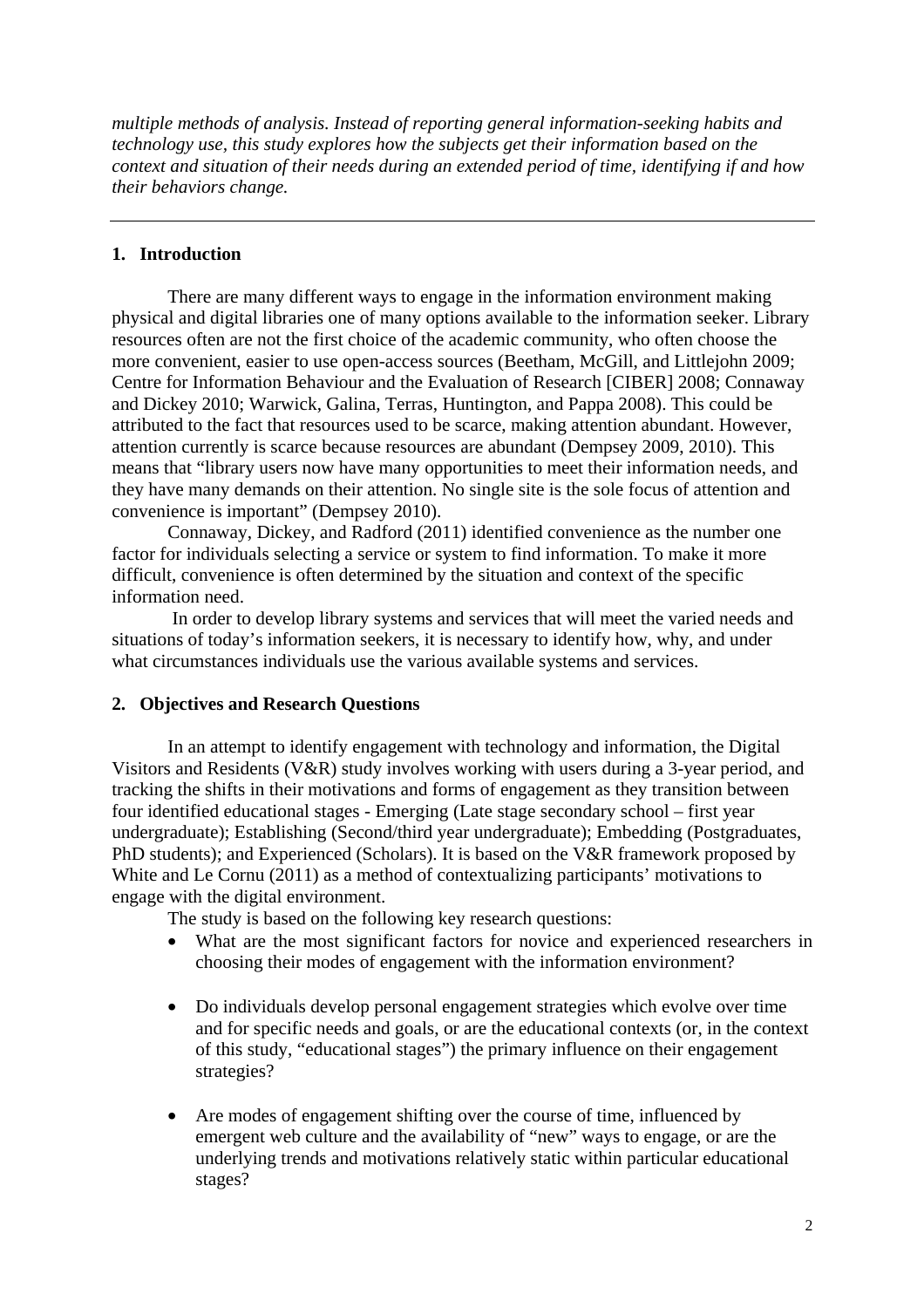# **3. Methodology and Data Collection Techniques**

The study is comprised of four phases.

- Phase 1: recruited and interviewed 30 individuals in the Emerging educational stage: 15 from the US and 15 from the UK. Eleven were male, 19 female. See Figure 1. Since the participants mostly were drawn from the last year of secondary/high school and first year of university, the majority of the students were aged 18 and 19, but there was a small sample of younger (17) and older (34, 36 and 57) interviewees. See Figure 2.
- Phase 2: recruited and interviewed 30 individuals from the Establishing (second/third year undergraduate), Embedding (postgraduates, PhD students), and Experienced (Scholars) stages: 5 from each of the three stages from both the US and the UK. Fourteen of the Phase 1 participants agreed to submit a monthly diary for 3 months during the summer of 2011 (8 US and 6 UK). The US participants were more faithful than the UK participants in submitting the dairies. At the end of Phase 1, there were 7 complete sets of diaries, including videos from one US participant from the Establishing educational stage. Several participants submitted intermittent monthly diaries, while others have failed to submit diaries. Although a thorough analysis of the diaries has not been completed, the team has begun to discuss whether they have been as effective a way as anticipated. The researchers are discussing several options in lieu of the diaries, which may include individual monthly conversations or IM sessions with participants or video submissions.
- Phase 3 (planned for May 2011 May 2013): test the interview and diary results with an in-depth survey of 50 participants from each of the four educational stages (total of 400 participants – 200 each from the UK and US). Code, analyze, and compare data from the 4 educational stages to refine the emerging findings and explore possible trends across larger groupings, such as the stages themselves, discipline, and socioeconomic status.
- Phase 4: (planned for January 2013-May 2013): interview a second group of 6 students (3 students from each of the two types of institutions from both the US and UK) in the Emerging stage. This will help to determine if methods of engagement are changing over time as well as through the educational stages.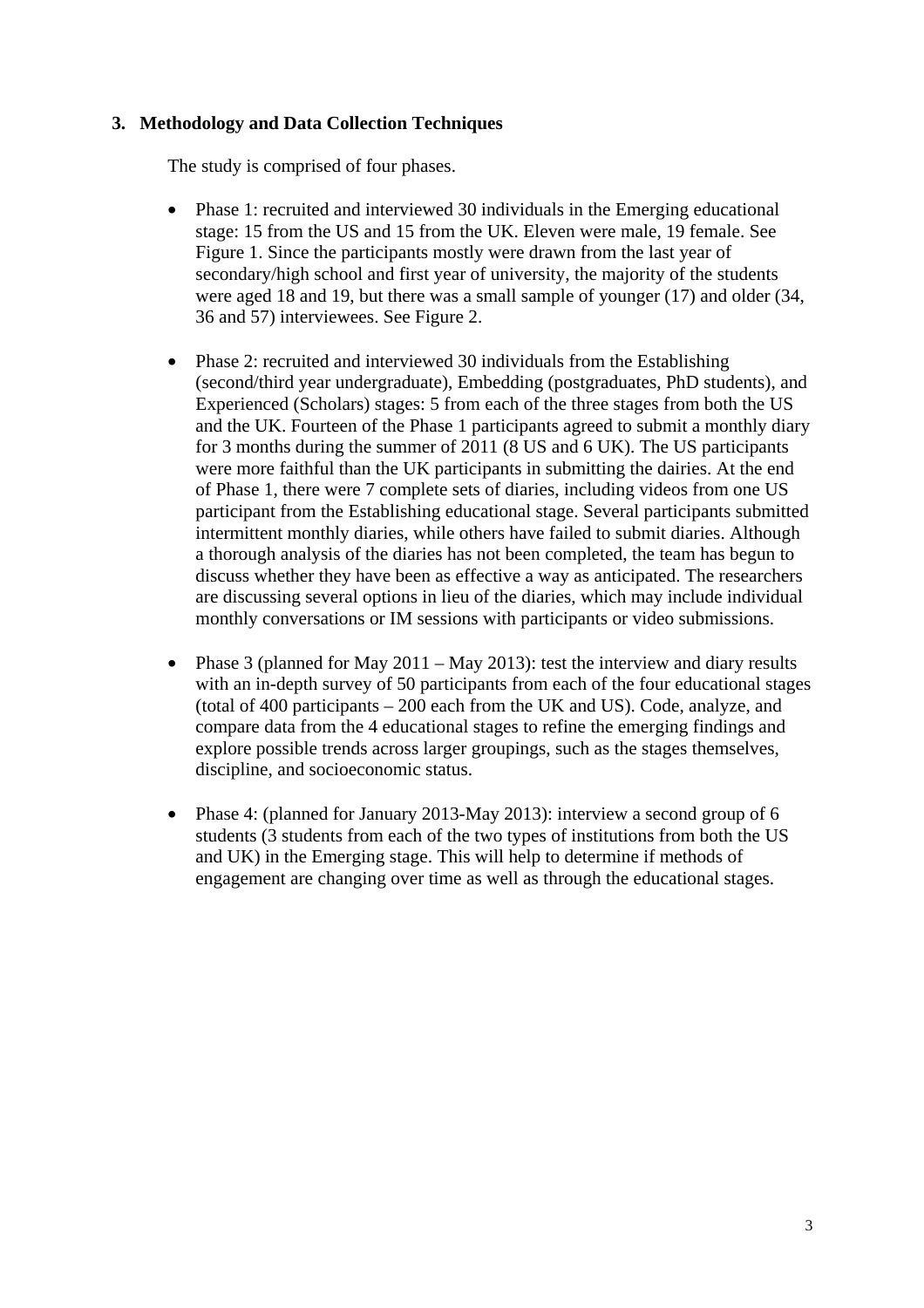**Figure 1: U US vs. UK P Participant**





Carolina, Charlotte (UNCC) to recruit participants, from different socio-economic groups from both private and public secondary schools as well as from the university. In the UK participants were drawn from Oxford Brooks University, Warwick University, and secondary schools in Oxford and Leicester. It was a purposive sample with the assumption that the students and scholars at these institutions were typical of other institutions (Connaway and Powell 2010). Although the subjects were a convenience sample (using contacts to connect the researchers with individuals within the 4 educational phases) and snowball sampling with participants recruiting their colleagues who fit the demographics of the 4 educational phases (Connaway and Powell 2010), they deliberately were selected to represent US and UK (Connaway and Powell 2010), they deliberately were selected to represent US and UK<br>participants from various cultural, socio-economic, and disciplinary backgrounds. See Table 1 for the subjects' disciplinary backgrounds. In the US the project worked in close partnership with the University of North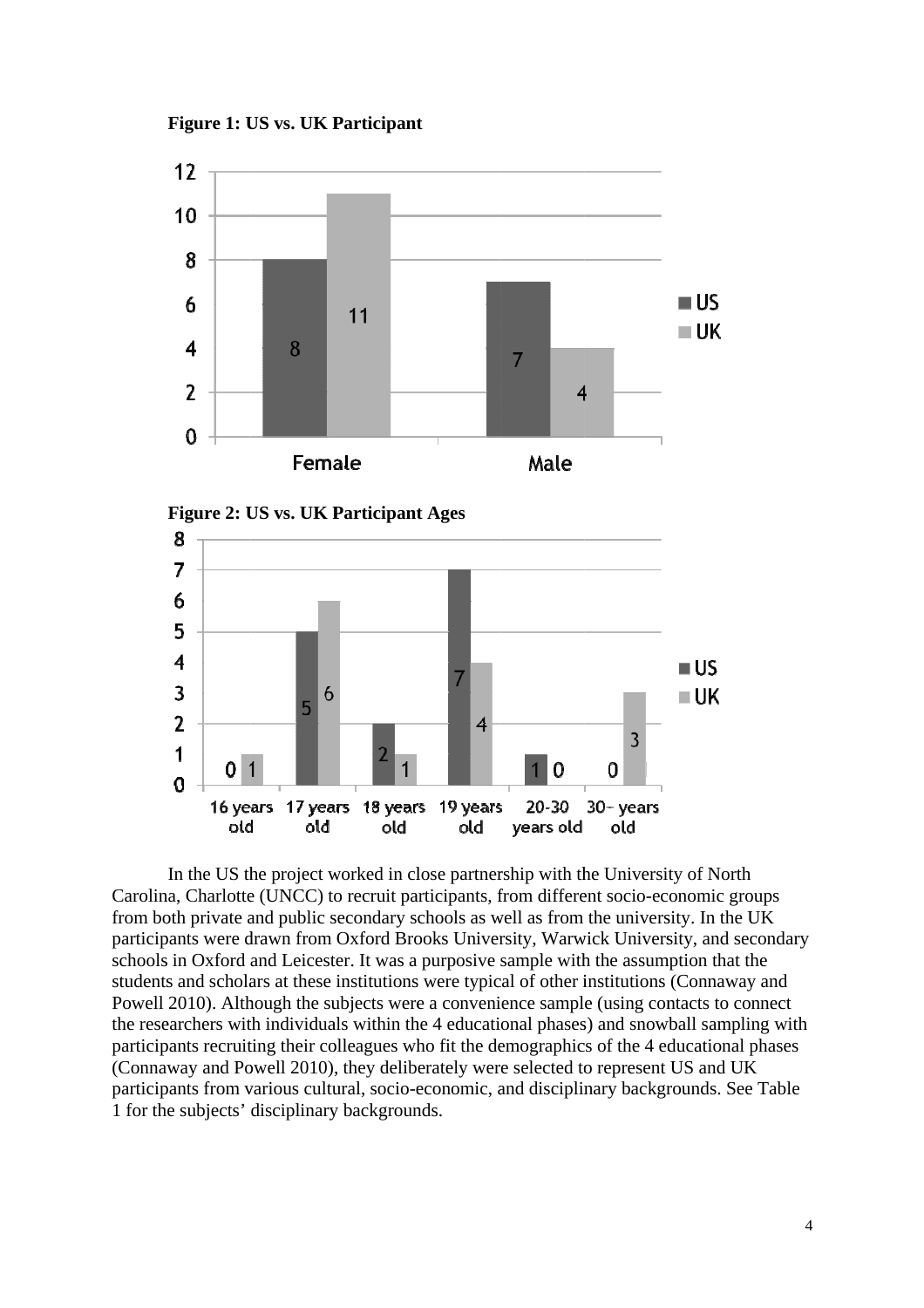| Table 1. Ob vs. OK I afticipant University Majors |                       |
|---------------------------------------------------|-----------------------|
| US(9 of 16)                                       | <b>UK</b> (7 of 16)   |
| $\bullet$ 5 Engineering                           | $\bullet$ 3 Teaching  |
| • 1 Political Science                             | • 1 Chemical Biology  |
| $\bullet$ 1 Pre-Business                          | $\bullet$ 1 Chemistry |
| • 2 Undeclared                                    | $\bullet$ 1 History   |
|                                                   | $\bullet$ 1 Languages |

## **Table 1: US vs. UK Participant University Majors**

Several methods of data collection are being utilized in this study: semi-structured interviews, diaries, and an online survey. The multi-method design enables triangulation, which provides a cross examination of the data analysis and results. The quantitative and qualitative methods, including ethnographic methods that devote individual attention to the subjects, yield a very rich data set enabling multiple methods of analysis.

Interviews were selected as a technique of collecting data because they allow the interviewee to take time to provide thoughtful answers and for the interviewer to probe, follow up, and ask more focused questions. "It is generally believed that the interview is better at revealing information that is complex or emotionally laden" (Connaway and Powell 2010, 172).

A set of questions was developed for the individual semi-structured interviews. The same questions were asked of all participants. These questions were developed based on the literature and prior research and addressed the participants' needs and behaviors in both personal and academic situations and contexts. See Appendix A.

Because this study is longitudinal, there needed to be follow-up with research subjects after the initial interview. Once individuals consented to be interviewed, researchers in the project asked them if they would also be interested in keeping research diaries, wherein they detailed their information-seeking behaviors month-to-month. The collection of such diaries was inspired in part by Carol Kuhlthau's (2003) work using self-reported written records from high school students. Such documents can potentially provide great depth and detail, but as Connaway and Powell (2010, 222) caution,

"Among their obvious disadvantages are the tendency to reveal only what the participants choose to share with the researcher and the tendency to be incomplete (due to factors such as time, stress, or shame) on those points of extreme difficulty which are often most crucial to the researcher. To minimize these weaknesses, selfreported documents are often used in careful conjunction with other data-gathering techniques."

These diaries are not stand-alone, but are designed to provide time-depth as well as additional detail on the behaviors described by interviewees during Phases 1 and 2 of the project.

The diaries are a form of ethnographic data collection techniques. The goal of ethnography is to establish rapport with target communities, via a flexible toolkit of methods including participant observation, structured and unstructured interviews, reliance on selected research participants as "key informants," and keeping diaries. The analytical intellectual work of ethnography involves being able to engage in a particular way of seeing (Wolcott 2008) that is informed by the ethnographer's immersion in the reality of other people's existence. Such qualitative data must be approached and interpreted in a way that recognizes and retains this richness (Connaway and Powell 2010).

Interviewees were given a choice as to which format they wanted to use in submitting their monthly information diaries: email, follow-up face-to-face interview, blog, phone call, or video. Initially, nearly all of the diarists chose to submit via email messages (possibly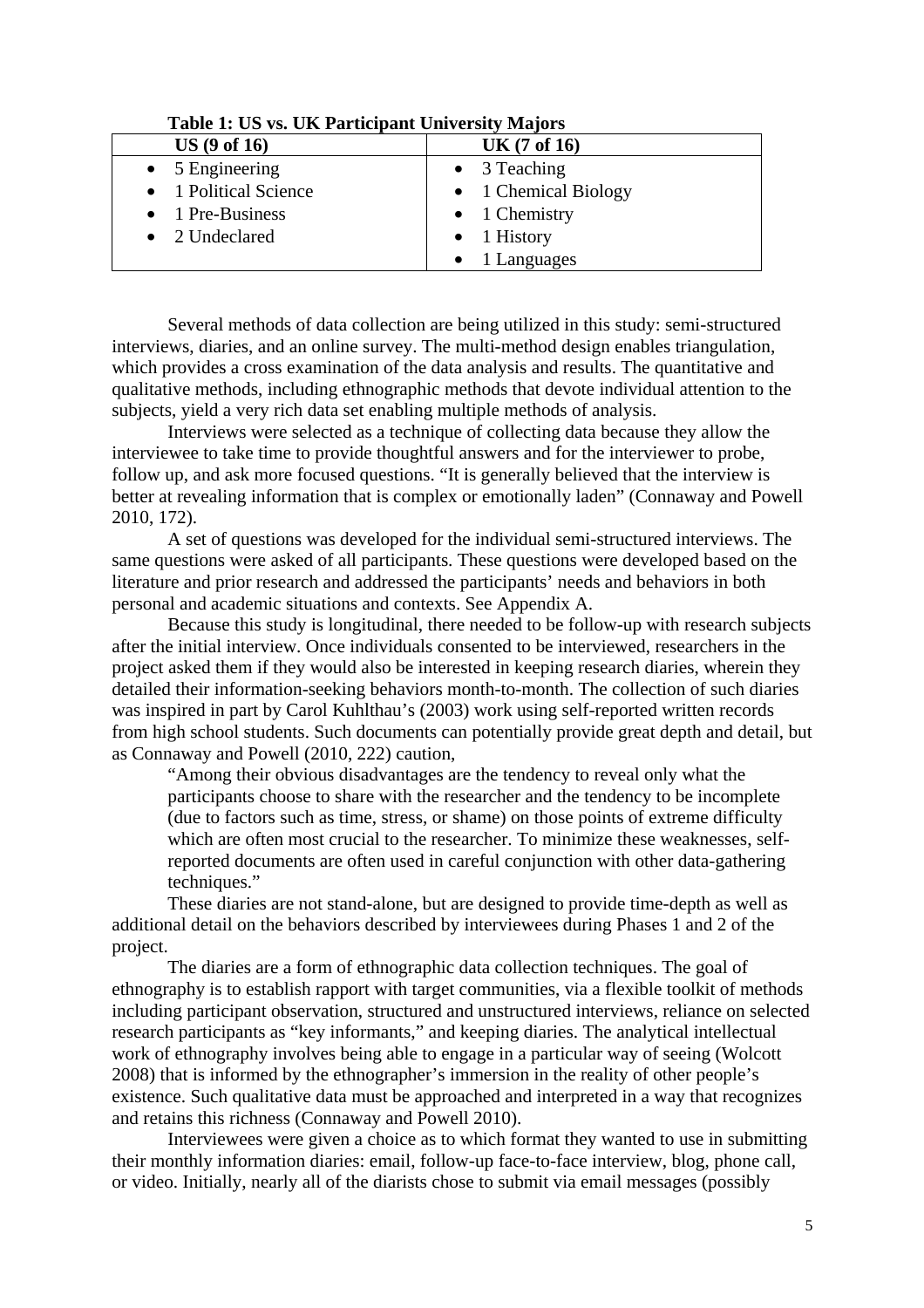because email was characterized as "formal" communication, and all of the Phase 1 diarists were in the Emerging phase). In Phase 2, the researchers provided a Google doc form to make diary submission easier (see Appendix B), and they also started to get video-diary submissions via Vimeo from at least one participant. The diaries are a form of event sampling, which can focus participant attention on those areas which most interest researchers. Connaway and Powell (2010) point out that instruments (like diaries) that are intended to get people to describe what has just happened to them may be affected by distortions of memory and retrospection. They recommend that the question under review "center on discrete, defined events or moments so that such recording effort becomes reasonable and recall efforts are relatively straightforward" (Connaway and Powell 2010, 222).

A code book for analyzing the interview transcripts and diaries was developed. The code book emerged from the themes identified in the interview transcripts. Content analysis was used to tally mentions of the specific themes identified in the code book. All five of the researchers coded two of the same interview transcripts (1 US and 1 UK) to calculate intercoder reliability. The US transcript received a Kappa score of 0.63 (98% agreement), while the UK transcript received a Kappa score of  $0.64 (97.78\%$  agreement).<sup>1</sup> The researchers then discussed any differences to reach agreement and modified the code book to better reflect the themes emerging from the interview transcripts. All of the interview transcripts and diaries from Phases 1 and 2 were coded in  $N$ Vivo<sup>2</sup> for further analysis.

The questionnaire is another technique or instrument for collecting survey data from a large number of respondents in a relatively short period of time (Connaway and Powell 2010). In the online survey in Phase 3, the participants will be asked questions derived from the collection and analysis of data from the semi-structured interviews and diaries during the first two phases of the project. Since the longitudinal study sample is small, the online survey is a way to involve more participants to validate the results of the analysis of the semistructured interviews and diaries.

#### **4. Emerging Findings**

 $\overline{\phantom{a}}$ 

The preliminary analysis of the Emerging educational stage semi-structured interviews data suggest

- learners' use of technology for both their academic and personal lives can be mapped against the concepts of V&R, where each is a mode of behavior, not necessarily a kind of individual. The data have revealed particular characteristics of V&R modes of behavior:
	- o Residents: significant online presence and usage; high level of collaborative activity online; contributions to the online environment in the form of uploading materials, photos, videos; high dependence on a mobile device (smart phone, laptop, etc.); more than10 hours a week spent online;
	- o Visitors: functional use of technology, often linked to formal need (such as use of software for specific coursework, or organising meetings through email contact); less visible/more passive online presence, more likely to favour face- to- face interactions (even as they use the internet to organize/schedule those interactions); fewer than 6 hours spent online a week;

<sup>&</sup>lt;sup>1</sup> Cohen's kappa coefficient, a measurement method used for calculating inter-coder reliability, considers not just agreement, but what agreement may have taken place by chance.

NVivo 9, a qualitative software package, is a product of QSR International Pty Ltd. Further information on NVivo can be found on their website: http://www.qsrinternational.com/products\_nvivo.aspx.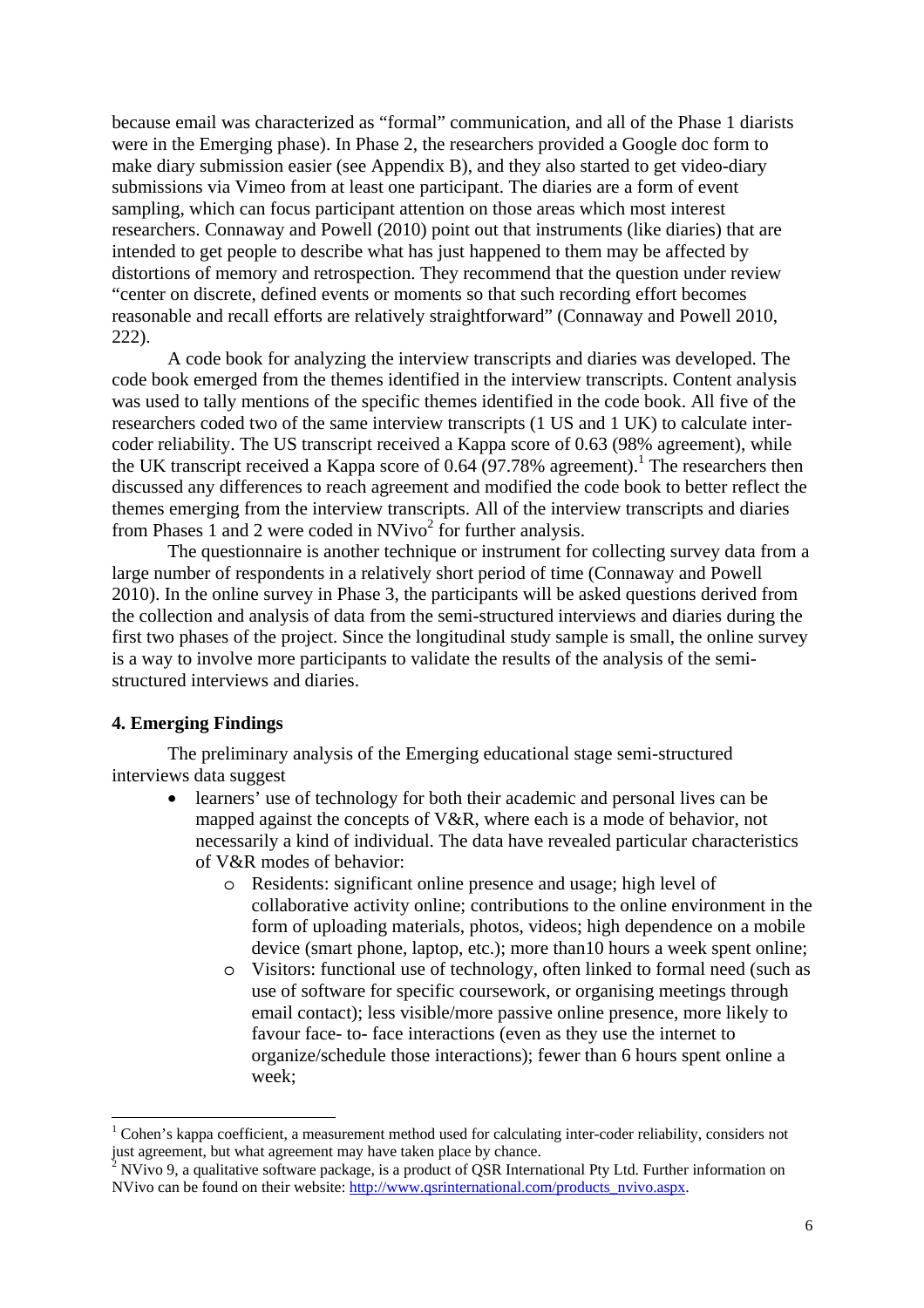- there are a number of "covert" online study habits. For example, Wikipedia is widely used but almost always with a sense of guilt or an eagerness to convey awareness of its "unreliability;" there is an assumption by students that teachers and lecturers value the authenticity of paper-based books rather than information found online through a browser, such as Google. The data also indicate that this assumption is unfounded;
- some changes are made when transitioning from one stage of academic life to another. For example, one interviewee cleared his Facebook site of his previous high school friends when he went to University, where he replaced them with new contacts; and
- a number of interviewees spoke about the way they evaluated information and sites from the internet. A typical way of doing this was to judge sites by their popularity (as shown by their placement in the Google results list), i.e., popular = correct.

The V&R theory has developed over a period of years, finding formal expression in a recent publication by White and Le Cornu (2011). The paper suggests the following characteristics.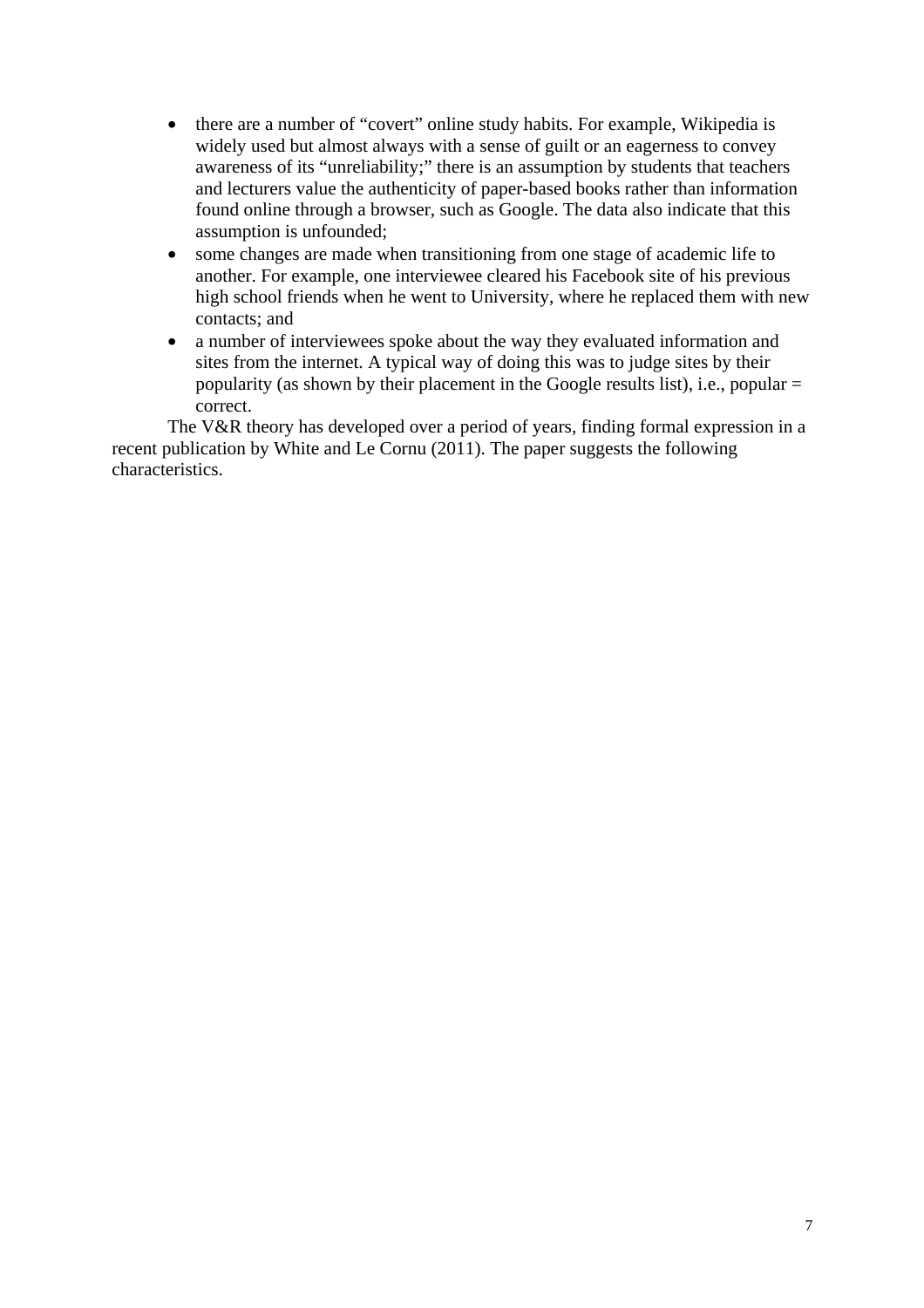| <b>Visitors</b>                                                                                                                 | <b>Residents</b>                                                                                                         |
|---------------------------------------------------------------------------------------------------------------------------------|--------------------------------------------------------------------------------------------------------------------------|
| See web as untidy garden tool<br>$\bullet$<br>shed                                                                              | See web as place (park, building)<br>$\bullet$<br>where clusters of friends and<br>colleagues meet                       |
| Defined goal or task<br>$\bullet$<br>Select most appropriate tool for<br>$\bullet$<br>task<br>Need to see concrete benefit from | Live out a proportion of their life<br>$\bullet$<br>online<br>Distinction between online and                             |
| use of platform<br>No persistent online profile<br>Anonymous<br>$\bullet$                                                       | offline increasingly blurred<br>Sense of belonging to a<br>$\bullet$<br>community                                        |
| Actively reject creation of digital<br>$\bullet$<br>identity                                                                    | Have a profile in social<br>$\bullet$<br>networking platforms                                                            |
| Caution: identity theft, privacy<br>Sense that online social<br>$\bullet$<br>networking is banal and<br>egotistical             | Comfortable expressing their<br>identity using SN platforms<br>Web is a place to express<br>opinions, to form and extend |
| Will use technology to maintain<br>$\bullet$<br>relationships                                                                   | relationships, maintain and<br>develop a digital identity                                                                |
| Web offers set of tools to deliver<br>$\bullet$<br>or manipulate content (including<br>conversations)                           | Aspect of their persona remains<br>once logged off<br>See web as networks or clusters of                                 |
| Tendency to respect (and seek<br>$\bullet$<br>out) authoritative sources                                                        | individuals who generate content<br>No clear distinction between<br>$\bullet$                                            |
| Thinking takes place offline<br>$\bullet$<br>Users, not members, of the web<br>See no value of belonging online                 | concepts of persona and content<br>Popularity as one important<br>measure of reliability                                 |

During the past year the researchers have been able to add characteristics which seem to accompany or elucidate each of the V&R approaches, as outlined in the table below.

| Visitors         | <b>Residents</b> |
|------------------|------------------|
| $\bullet$ Unseen | • Visible        |
| • Instrumental   | • Networked      |
| • Functional     | • Communicative  |
| Individual       | Communal         |

Convenience is a major factor in the decisions made by students in the Emerging educational stage. This is similar to findings of Connaway, Dickey, and Radford (2011), in which convenience was the primary factor in choosing or getting information. Convenience was determined by the specific context or situation, so the solution students identified as "convenient" did not always look the same.

Analysis of the diaries is just beginning. However, they appear to confirm tendencies identified in the interviews that participants look for convenient digital sources first and use a wide variety of digital sources in both their academic and everyday lives. Convenience and authority are not always mutually exclusive in the data set. Some of the student participants choose the most convenient option out of a set of "legitimate" sources (those they have been directed to by their tutors or by library staff). It also is the case that students were generally positive about syllabus-based websites that had been recommended to them by tutors or were being used directly as part of the curriculum.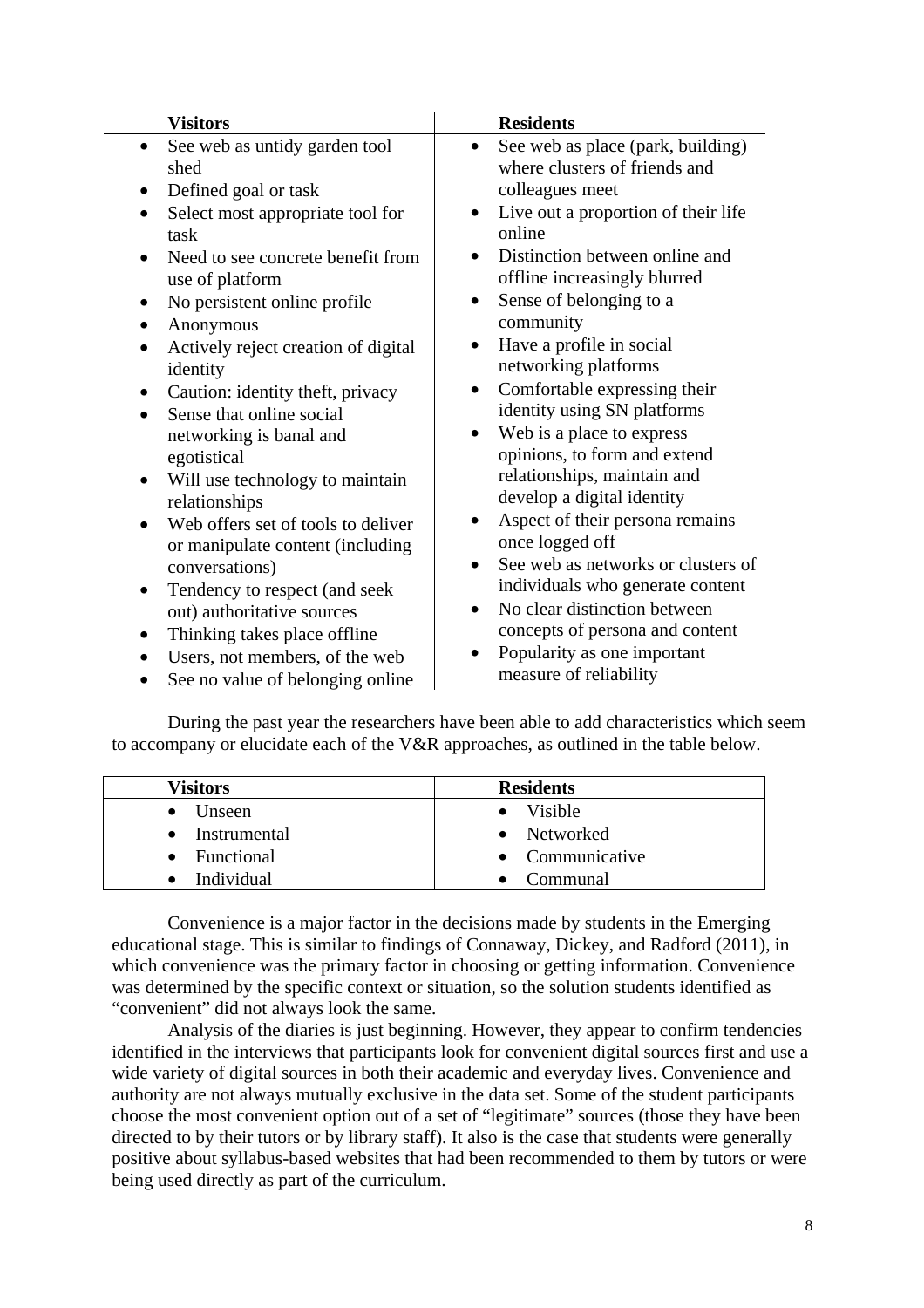Convenience may be why the data indicate that Google and Wikipedia are the most popular search engine and information source respectively. While much of the discussion below specifically refers to Google and/or Wikipedia, these are exemplars of a search engine, and a form of crowd-sourced<sup>3</sup> information.

Almost without exception, the participants use Google as a starting point to seek information when they do not already know much about a topic. Many go no further, and it was not uncommon for them simply to accept the first Google site listed.

*I always stick with the first thing that comes up on Google because I think that's the most popular site which means that's the most correct.*  $(USS1)^4$ 

*Go to Google first thing. I mean, it's so easy; internet, Google, type in book about or, you know, type in the author and the title and see if it comes up. (USU4)* 

Wikipedia would often be one of the top results returned by Google:

*My friends and I wanted to know the history of bloody Mary. I searched "the history of bloody Mary" in the Google search box and the first website was Wikipedia. (USU7)*

Google's "convenience" had other effects, since it presented students with a huge number of potential avenues to pursue. Faced with the challenges of available time and evaluative skills, a number of interviewees, when asked about what would be an "ideal" way to seek information, expressed a deep desire for an easier and more reliable way to ascertain quickly what is "right" and "wrong": in other words, to validate efficiently and effectively. There was a desire amongst participants for Google search and similar services to be more accurate and always to return a "correct" answer at the required academic level and length. In essence, many students were hoping that technology would evolve to become capable of returning the perfect answer and that they would not have to critically evaluate. This notion is very much in tension with academic notions of what it means to "learn" and how this differs from simply providing a "correct" answer.

*Like at first it was just Google and just research papers. And then, I don't have all the time, I just want a direct answer, I don't want to read about everyone's problems and symptoms. (USU2)*

*Well I'd probably be like running like something like magic laptop, that had all the answers to the world. I could just punch in, that would be amazing. (USU2)*

The web itself and all the information available on it may be branded as "suspect" unless created and managed by a trusted source. In the case of our Emerging interviewees, trusted sources were generally specifically-designed discipline and exam sites, together with reputable and well-known sites such as that of the BBC, and specialist sites such as those of a university.

<sup>&</sup>lt;sup>3</sup> The term crowd—sourced implies "free for all" when in fact Wikipedia has stringent "verifiability" rules (http://en.wikipedia.org/wiki/Wikipedia:Verifiability) which are closely policed, especially on the types of articles that are likely to relate to academic assignments.

<sup>&</sup>lt;sup>4</sup> For anonymity, participants are designated with tags which indicate their country (UK or US), their educational stage (S for Secondary school/High school, U for University, G for Grads, or F for Faculty), and then an individual number.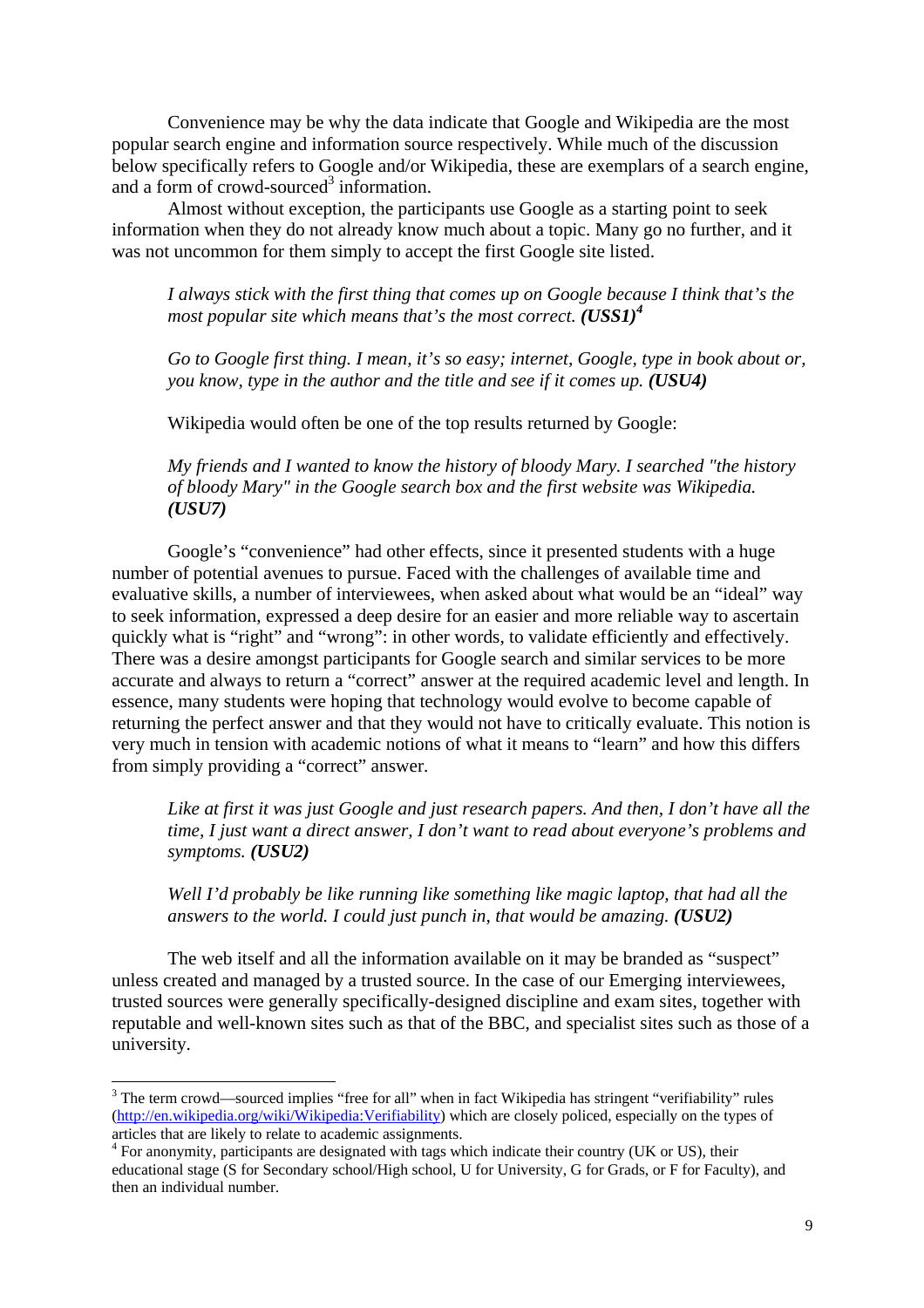One of the US participants in the Emerging educational stage discussed that his tutor thought that Wikipedia was "too convenient."

*The problem with Wikipedia is it's too easy. You can go to Wikipedia, you can get an answer, you don't actually learn anything, you just get an answer. Whereas if you have to do the rest of the research and, especially, when the reason you have to have three sources, even though the three sources may have the same sets of information, they may have different analysis of it, and they may have somewhat conflicting information, or information that appears to be conflicting until you do more research, and that's how you come to the understanding. (USU6)*

The student thinks that the reason his lecturer doesn't like Wikipedia is that the convenience of Wikipedia reduces students' ability to conduct other important academic searching and evaluation activities. US participants, in particular, seemed to consider Wikipedia at worst as invalid, and at best as a suspect source of information. Some students believe that their instructors think that Wikipedia is untrustworthy because it is crowdsourced.

There is evidence to suggest that on the whole Wikipedia is a high quality resource<sup>5</sup> and useful for what has been described as "presearch."6 For many students in the Emerging educational stage the academic level of Wikipedia seems appropriate. It is frequently used for school and assessment purposes and provides the student interviewees not only with useful factual information, but also with an initial introduction to a topic, together with further references.

*Probably not the best, but I think it's the simplest and easiest way to get going. So if I needed to produce a much more detailed and developed essay I would probably explore further on the internet. (UKS1-addressing using Wikipedia to start)*

The data suggest something similar to a "learning black market" (or "grey" market) as students make regular use of Wikipedia but are often uncomfortable about revealing this to their teachers.<sup>7</sup> One US interviewee expressed bluntly what their reaction would be.

## *They don't fail you but you get ridiculed in front of everyone for sourcing Wikipedia. (USS3)*

Some participants used the references cited in a Wikipedia article, without citing the article itself, as a way of taking advantage of the online encyclopaedia without mentioning it directly, and some teachers seemed to authorize their students' use of Wikipedia in this way. However, it needs to be further investigated whether students' perceptions that instructors' disregard Wikipedia and similar sites is encouraging students to hide their successful and often sophisticated approaches towards information gathering using non-traditional online sources.

http://blogs.ubc.ca/googlescholar/2009/02/wikipedia-google-scholar-as-pre-search/

 $\overline{a}$ 

<sup>&</sup>lt;sup>5</sup> Jimmy Wales recently claimed that the decline in Wikipedia editors was due to the fact that many entries were now so accurate that only "experts" could contribute to them (http://midea.nmc.org/2011/08/wikimania-recap/). Sir Harry Kroto, Nobel laureate in chemistry was recently quoted as saying that in his field Wikipedia was more accurate than the textbooks (http://twitter.com/#!/jimmy\_wales/status/132464444235186176). <sup>6</sup> See a reference to "presearch" relating to Wikipedia and Google Scholar at:

This concept of "The Learning Black Market" has been well received through blogging and presentations at events such as NetSkills seminars and the JISC online conference. These events have been used as opportunities to refine our thinking as well as to disseminate the project's activity.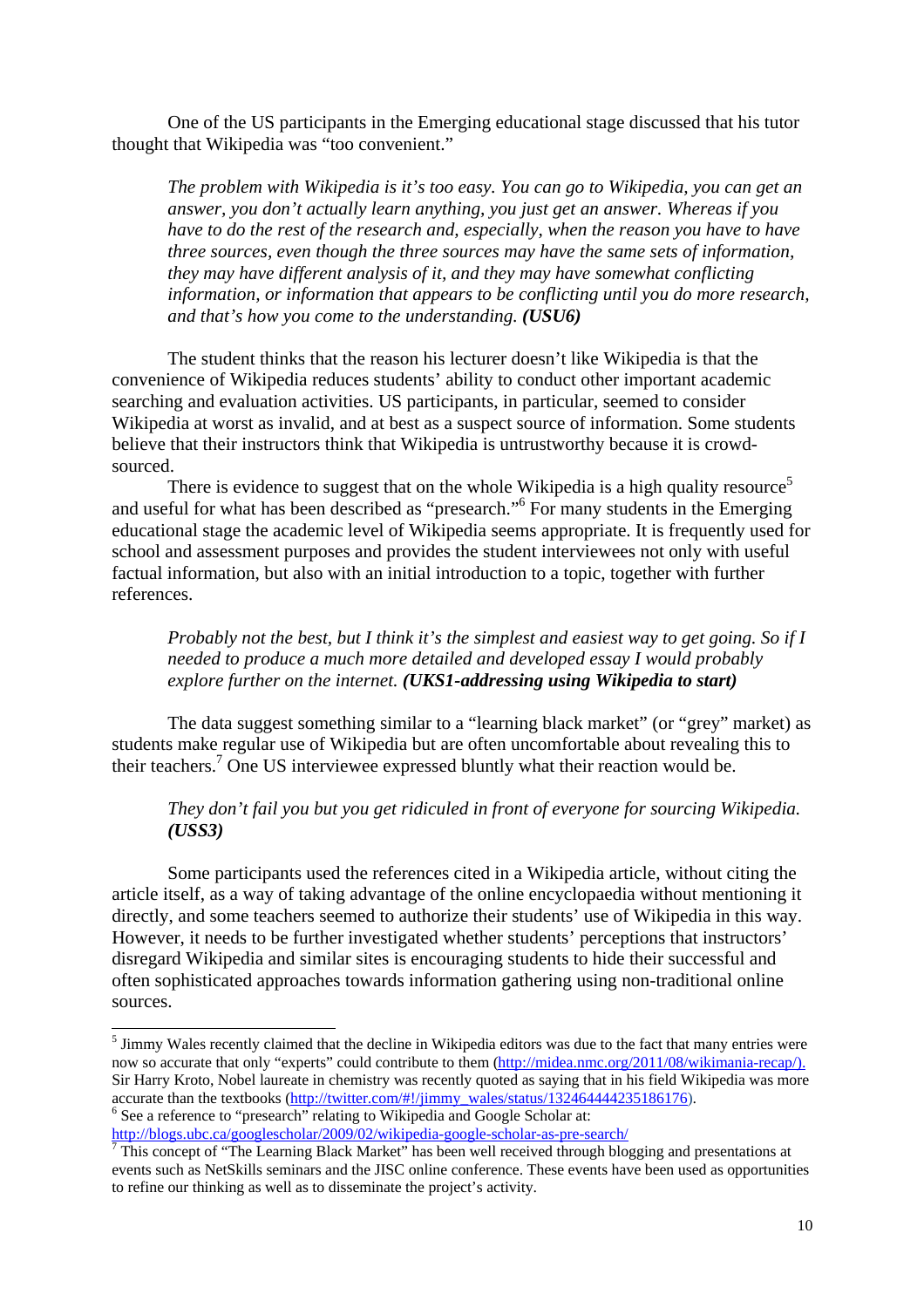The ways in which sources such as Wikipedia and search engines such as Google are used could be taken into account as a part of students' information-seeking approaches. Librarians could consider how to advise students on how to position these types of information sources and tools within larger information-seeking strategies, which include more traditional sources. Those who are certain they have identified inaccuracies in Wikipedia articles (or in similar sites) could be encouraged to correct them to develop editorial skills and a part of the process of becoming "legitimate participants" in the generation of knowledge online.<sup>8</sup> It also will develop their realization that knowledge is not (or no longer) a fixed, black-and-white, right-or-wrong entity.

 Attention needs to be given to searching techniques. If students generally accept Google's first recommended source because of the source's popularity, librarians need to equip them with ways of evaluating these sources *before* the link is followed. Information about how search engines operate (accompanied potentially by comparative exercises) also will be necessary. Calhoun, Cantrell, Gallagher, and Hawk (2009) report that when individuals were discussing library online catalogues, they were concerned that they had no idea how the system ranked their retrieval results and wanted this information provided to them. However, this was not mentioned when discussing Google's ranking system. There seems to be an innate trust of Google.

Institutions need to be better informed about the range of critical evaluation skills that students need to access and acquire information and sources regardless of format. This will enable them to adapt these literacies to any technologies or formats that may become available in the future. "Don't trust Wikipedia" or the US tendency to warn students not "to trust anything on a .com site" is probably unlikely to change students' practices. The quotes below suggest that these behaviors only may push the students' practices underground.

## *I fell really guilty about it. If I have absolutely nowhere else to go I have scoured Google, there is nothing in the library then I will have a quick look at Wikipedia and see what Wikipedia has to say about it. Then use maybe some of its other links or how it links onto other articles a bit like that. (UKU3)*

Librarians could consider teaching online critical evaluation skills to students very early (possibly earlier than was typical when the institutional library was the key source of information) in their education. The comparative information "safety" of the institutional library has been superseded by the web, leaving students nervous as to which sources are valid.

 The extent to which students successfully can complete assignments without engaging with institutionally-provided information sources is not yet clear. However, there are indications that the majority of information (and the learning that supports students' use) is drawn from sources from the open web. In the Emerging group this is heavily influenced by Wikipedia and by syllabus-based sites recommended by their tutors. One implication of this is that institutionally-provided information services could consider how to position themselves and what services are most needed when they are more often than not second to the open web in students' information-seeking practices.

 $\overline{\phantom{a}}$ 

<sup>&</sup>lt;sup>8</sup> This already is happening in some institutions. At Davidson College in North Carolina, a psychology professor partnered with Wikipedia as a part of their Education Program

<sup>(</sup>http://outreach.wikimedia.org/wiki/Wikipedia\_Education\_Program), and had her students edit Wikipedia articles as a part of her capstone senior class (Munger,

http://www.psychologicalscience.org/index.php/members/aps-wikipedia-initiative/having-undergraduates-writefor-wikipedia). At University College London, for example, one lecturer requires his students to compose and post Wikipedia articles. In so doing it would seem that Wikipedia has been lifted from black-market territory into a "teachable moment." This is the sort of initiative which could usefully be developed and expanded.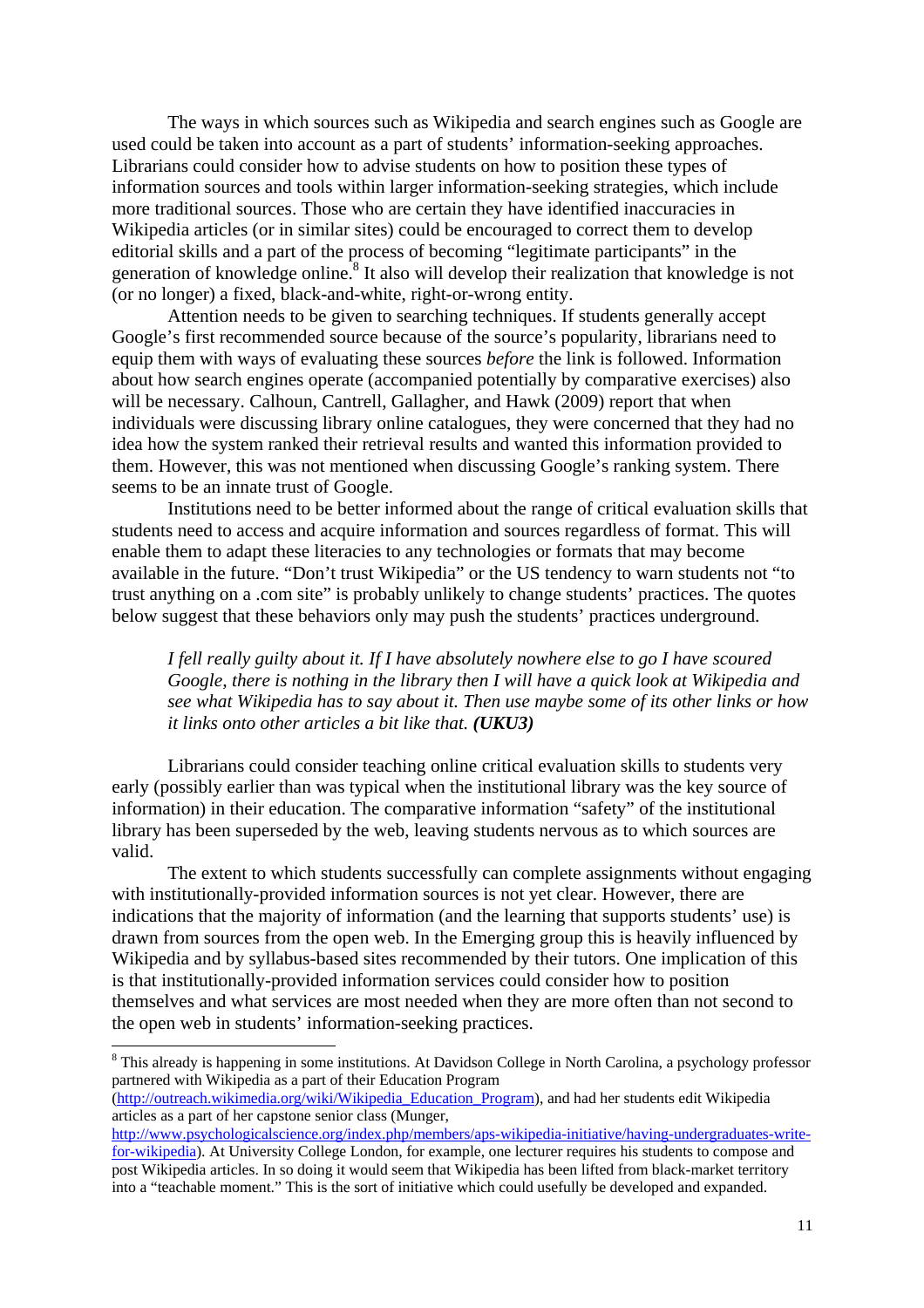The students in the study perceive institutionally-provided information as having a level of authority or validity above and beyond sources from the open web. They regularly check the URL of a source to assess its potential validity and often will imply that physical books from the library are the most valid of all sources (even if for convenience they choose not to use them). This indicates that the expert curation of links and media (whether locally produced or not) by institutions under a trusted URL is of great value.

 There is little evidence of Emerging educational stage students seeking out librarians and other support staff specifically for advice on critically evaluating sources. Students appear not to see staff in these roles as a route to information. One useful response might be to suggest that staff attempt to convene an open discussion around students' actual information-seeking habits so that they can indicate where they will be of help.

#### **5. Next Steps**

The researchers will continue to collect and analyze the diaries. They also will administer the online survey, and analyze these data as well as the data collected from the semi-structured interviews with the other three educational stage participants. Semistructured interviews with a new group of Emerging educational stage participants will be the final data collection activity. All of the collected data will be analyzed and compared to portray the engagement of students and faculty with technology and information over a 3 year period.

## **6. Conclusion**

Instead of reporting general information-seeking habits and technology use, this study explores how the subjects get their information based on the context and situation of their needs during an extended period of time, identifying if and how their behaviors change. The study uses both quantitative and qualitative data collection techniques that enable triangulation of the data analysis results.

The findings from this research can inform libraries of current and perspective users' expectations of services and systems based on their engagement and motivation with technology. The findings also can be used to develop options for designing and delivering digital platforms and services, which will enable educators and service providers to make informed decisions relative to engagement and motivation for individuals as they progress through the educational stages. The project will position the role of the library within emergent information-seeking patterns of both students and faculty by investigating and describing user- owned digital literacies.

#### **References**

Beetham, Helen, Lou McGill, and Allison Littlejohn. 2009. *Thriving in the 21<sup>st</sup> century*: *Learning literacies for the digital age (LLiDA Project).* Glasgow: The Caledonian Academy, Glasgow Caledonian University. http://www.academy.gcal.ac.uk/llida/LLiDAReportJune2009.pdf.

Calhoun, Karen, Joanne Cantrell, Peggy Callagher, and Janet Hawk. 2009. *Online catalogs: What users and librarians want: An OCLC report.* Dublin, OH: OCLC Online Computer Library Center.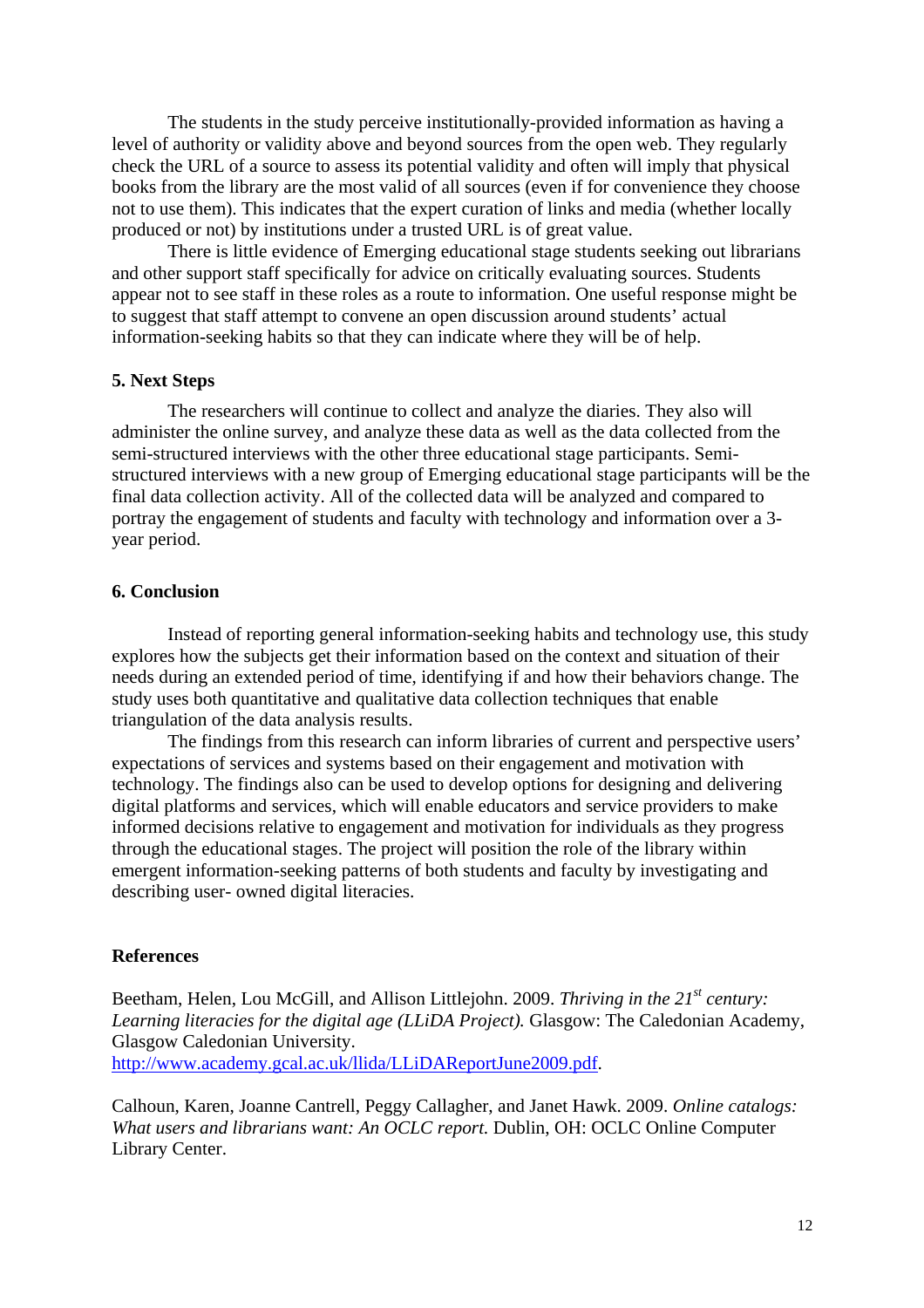Centre for Information Behaviour and the Evaluation of Research [CIBER]. 2008. *Information behaviour of the researcher of the future: A CIBER briefing paper. London:* CIBER.

http://www.jisc.ac.uk/media/documents/programmes/reppres/gg\_final\_keynote\_11012008.pd f.

Connaway, Lynn Silipigni, and Timothy J. Dickey. 2010. *The Digital Information Seeker: Report of the findings from selected OCLC, RIN, and JISC user behaviour projects.* http://www.jisc.ac.uk/media/documents/publications/reports/2010/digitalinformationseekerre port.pdf.

Connaway, Lynn Silipigni, Timothy J. Dickey, and Marie L. Radford. 2011. "If it is too inconvenient I'm not going after it:" Convenience as a critical factor in information-seeking behaviors. *Library & Information Science Research* 33, no. 3: 179-90.

Connaway, Lynn Silipigni, and Ronald R. Powell. 2010. *Basic research methods for librarians.* Fifth edition. Littleton, CO: Libraries Unlimited.

Dempsey, Lorcan. 2009. Always on: Libraries in a world of permanent connectivity. *First Monday* 14, no. 1 (January 5), http://firstmonday.org/htbin/cgiwrap/bin/ojs/index.php/fm/article/view/2291/2070.

Dempsey, Lorcan. 2010. 3 switches. *Lorcan Dempsey's Weblog* (blog), June 13, 2010. http://orweblog.oclc.org/archives/002104.html.

Kuhltahu, Carol C. 2003. Rethinking libraries for the Information Age school: Vital roles in inquiry learning. *School Libraries in Canada* 22, no. 4: 3-5.

Warwick, Claire, Isabel Galina, Melissa Terras, Paul Huntington, and Nikoleta Pappa. 2008. The master builders: LAIRAH research on good practice in the construction of digital humanities projects. *Literary and Linguistic Computing* 23, *no.* 3, 383-96. http://discovery.ucl.ac.uk/13810/.

White, David S., and Alison Le Cornu. 2011. Visitors and Residents: A new typology for online engagement. *First Monday* 16, no. 9, http://firstmonday.org/htbin/cgiwrap/bin/ojs/index.php/fm/article/view/3171/3049.

Wolcott, Harry F. 2008. *Ethnography: A way of seeing*. Lanham, MD: Altamira Press.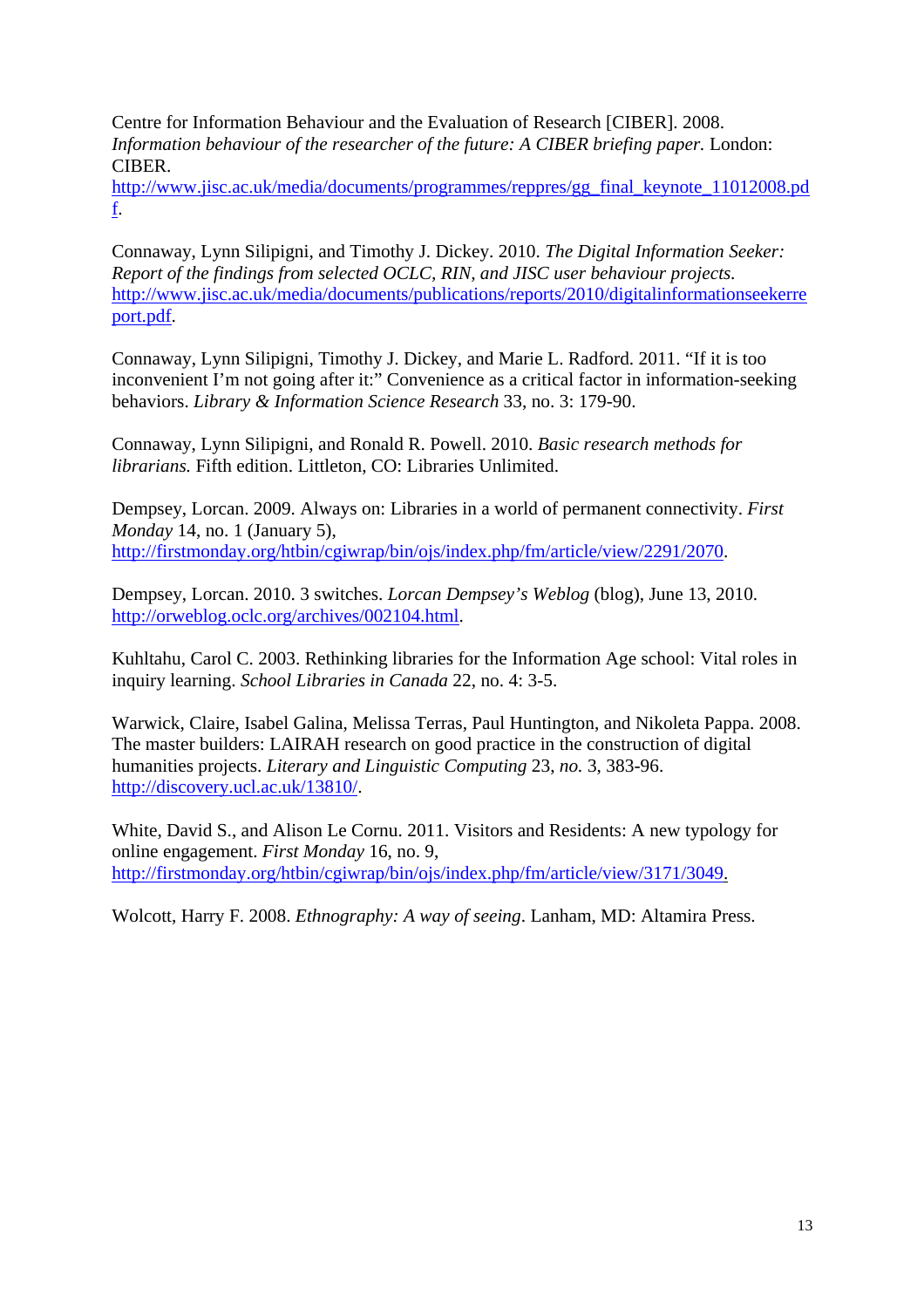# **Appendix A: Participant interview questions – Secondary/High school and University level**

1. Describe the things you enjoy doing with technology and the web each week. This is a conversational start in order to put the interviewees at their ease. We are trying to get a sense of their overall digital literacy so that we can set their information seeking behaviors within a broader context. Do they socialize online? (See probe.) Do they "contribute" online in the form of pictures, video, blogs, etc.?

[PROBES: How important is the web for your social life, do you use it to keep in touch with your friends? What gadgets/devices/things do you use the most, is there anything you "couldn't live without"? How much time on average do you spend online each week? Is there anything that bothers you about being online?]

2. Think of the ways you have used technology and the web for your studies. Describe a typical week.

We are looking at interviewees' use of educational technologies more specifically for study. We hope they will start to introduce informal learning, self-directed study, peer to peer learning, etc. We anticipate they will (or may not) mention Facebook, MySpace, etc. [PROBES: How do you keep track of things? What systems for learning online do you have? Can you give us any examples of when you've asked your friends for help on assignments/homework online? What kind of online resources have you found that help you with your studies? How did you find them? What other gadgets or devices do you use for your studies?]

3. Think about the next stage of your education. Tell me what you think this will be like. [Alternative University Student Interviews: What did you think university studies would be like when you were in high school? How is your experience different from what you thought it would be? Describe what you think the next stage of your education will be. Tell me what you think this will be like.]

This will hopefully encourage them to reflect on what they envisage their role will be in the next stage. What they imagine the next educational-stage to be like will be something we can cross check as we follow them through the project*.* 

[PROBES: How do you think you will use technology in the next part of your education? If you think you will need to adapt the way you use technology, what sort of changes do you think you'll make?]

4. Think of a time when you had a situation where you needed answers or solutions and you did a quick search and made do with it. You knew there were other sources but you decided not to use them. Please include sources such as friends, family, teachers, TAs, tutors, coaches, etc. Prompt for both academic and informal (domestic, personal…) examples. [PROBES: Did you simply take the first answer/solution you were able to find? What was the situation? What sources did you use? What led you to use them...and not others? Did they help? How? What sources did you decide not to use? What led to this/these decision/s? What did source A give you that you thought source B could not? Are there situations where source B would be a better choice for you? How did you decide when it was time to stop looking? How did you assess what was good enough?]

5. Have there been times when you were told to use a library or virtual learning environment (or learning platform), and used other source(s) instead?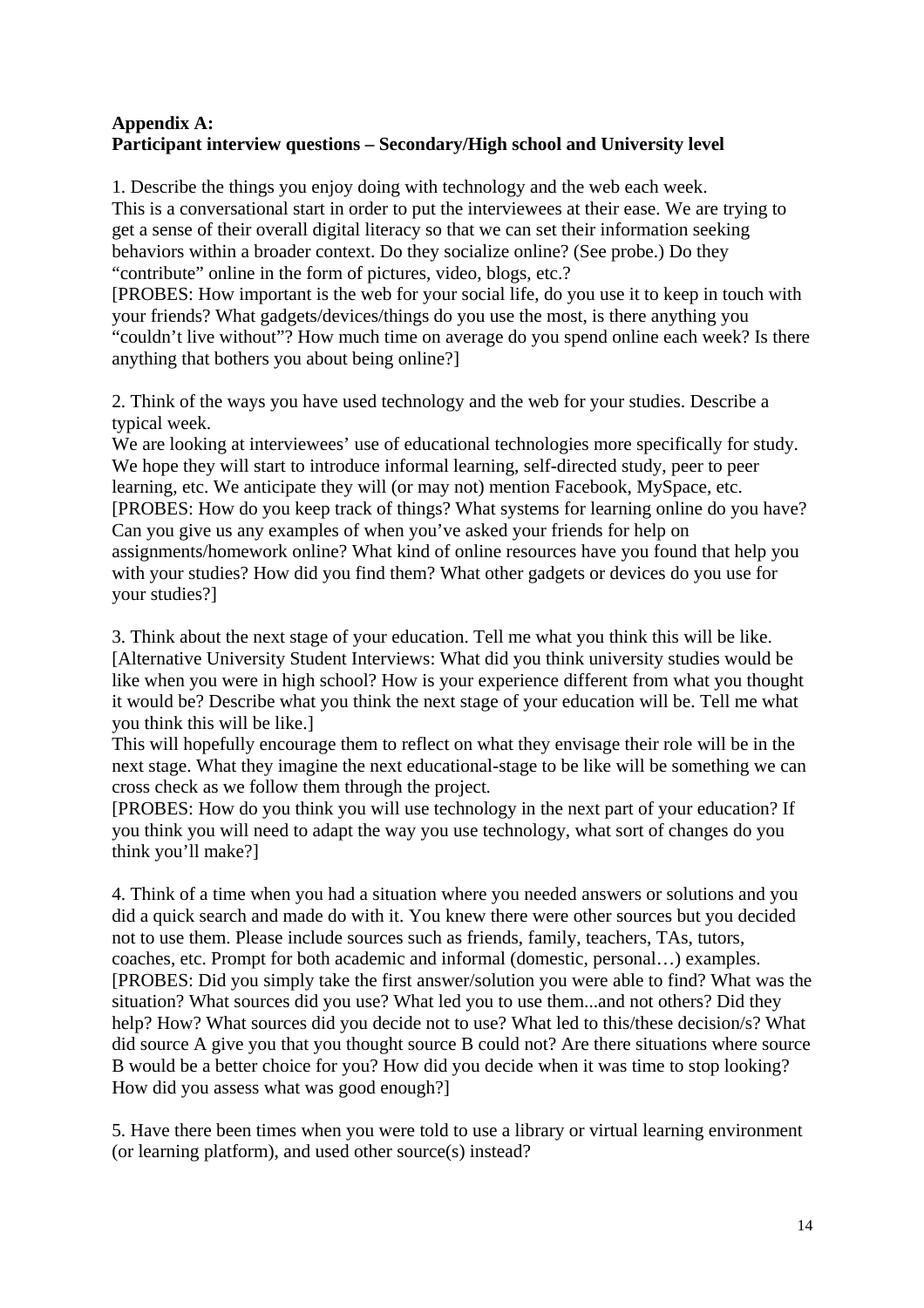[PROBE: What made you decide not to use what you were asked to use? What kinds of things do your instructors want you to do when you're looking for information? Does what you do look like that, and if not, what does it look like?]

6. If you had a magic wand, what would your ideal way of getting information be? How would you go about using the systems and services? When? Where? How?

7. What comments or questions do you have for me? Is there anything you would like me to explain? What would you like to tell me that you've thought about during this interview?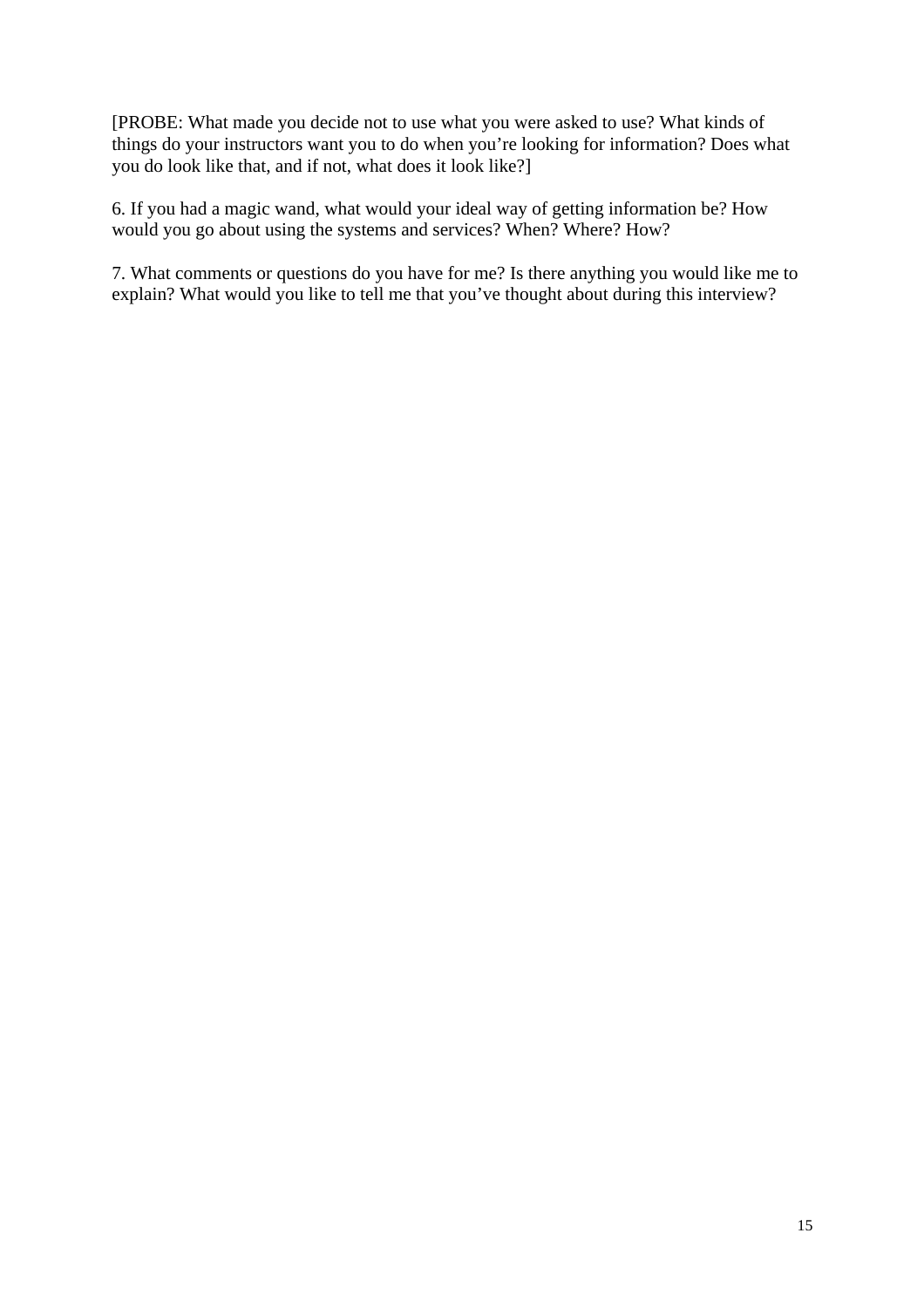# **Appendix B: Google diary questions**

1. In your general use of technology for your coursework/research over the past weeks what would you say has gone particularly well? Why?

2. What would you say has not gone as well as you'd hoped or anticipated?

3. Have you any examples of when you used technology to help you with something that wasn't directly to do with your studies?

4. Have you got any examples where you didn't use technology to help with a problem or a project?

5. Have you picked up any new ways of doing things with technology?

6. Have you found that an approach to doing something that you've used in the past no longer works?

7. Have you found any new sources of useful information?

8. Is there anything else that you think would be useful for us to know about?